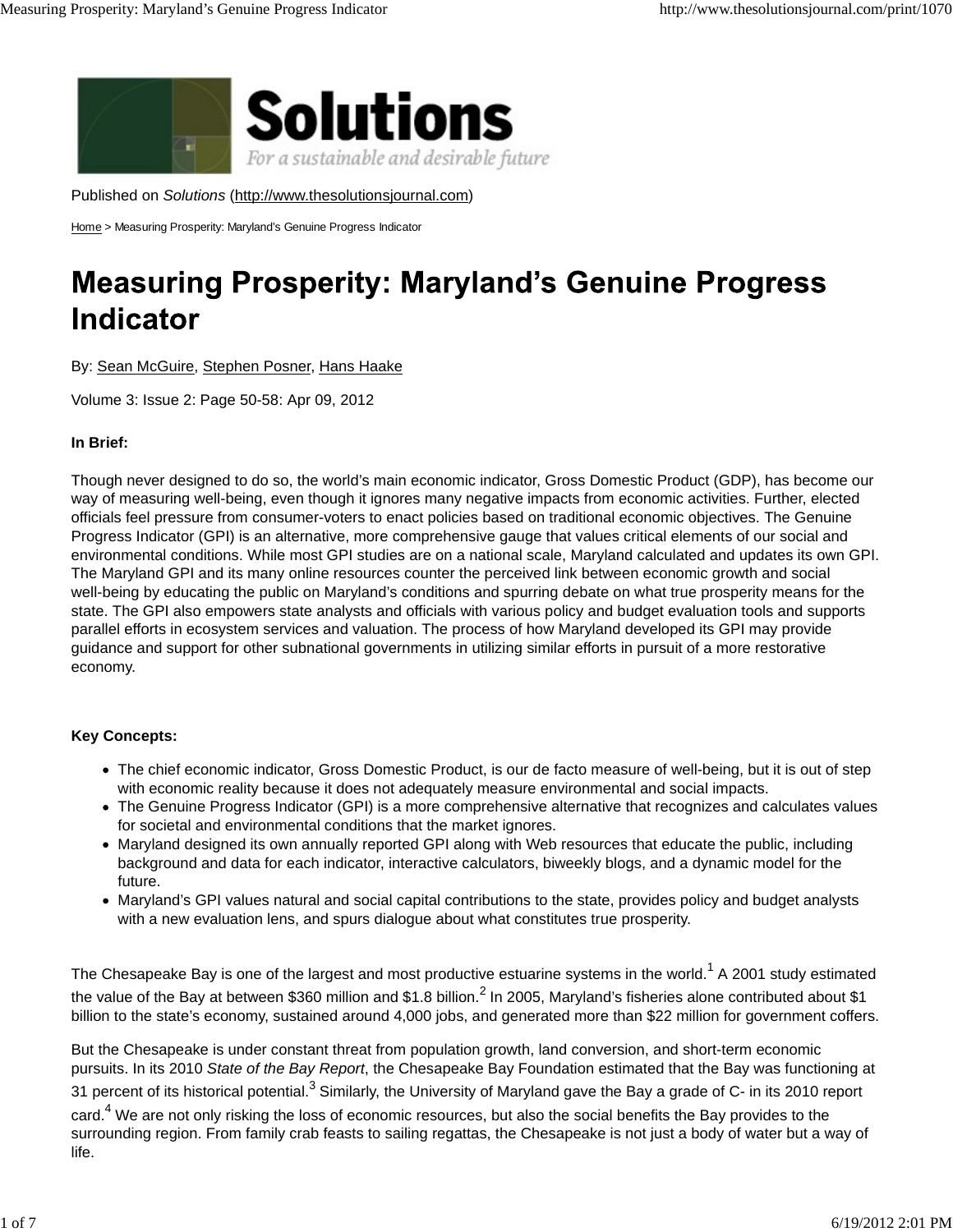Maryland's government is taking action to restore and protect the Chesapeake's waters: nutrient levels are down, aquatic resources are improving, wastewater treatment plants are being upgraded, and farmers are employing best management practices. Yet these steps are expensive and politically difficult to engage. In 2004, the Chesapeake Bay Program estimated the Bay's cleanup cost at \$28 billion.<sup>5</sup> Put in perspective, the combined 2011 budgets for Maryland's Departments of Natural Resources and the Environment are around \$575 million, or about one-fiftieth the estimated cleanup cost.<sup>6</sup> Further, elected officials must continuously support costly programmatic restoration efforts in the face of decreased revenues and a current political landscape vehemently against taxation and fees.

The issue, therefore, is not so much a commitment to environmental restoration, but instead to help consumer-voters appreciate the current damaging aspects of our activities and shift our actions toward a systemically restorative economy. The first step is to examine the root of the problem. Economic measures, like Gross Domestic Product, are clear and compelling numbers to the electorate. In contrast, there are no comparable monetary values for the costs of environmental degradation or human health impacts that result from economic growth. The lack of a true accounting ledger leads consumer-voters to associate economic activity with social well-being, and subsequently demand that elected officials and policymakers make imprudent choices predicated largely on economic gauges.

To make the shift to a restorative economy a reality, major hurdles must be overcome. For one, invisible or disregarded economic impacts must be brought to light, since the market and electorate only act on what can be "seen." The economy accounts for costs that are quantifiable but ignores the value of the priceless: wetlands, childhood asthma, clean water, and so on. For true transformation to occur, and for policymakers to act, the priceless needs to be valued and that value must be clearly conveyed to the public and incorporated into the market.

Once empowered, who will make such a change happen? We authors believe that government should take the lead. Elected and public officials are on the front lines combating multifaceted, often contradictory, demands to promote robust economies, protect the environment, and ensure human health—all with diminishing budgets. It is therefore unfair to expect elected leaders to risk their political futures on policies that are unfamiliar to their electorate. Yet, while elected leaders are beholden to votes, civil servants are not and therefore have the opportunity to persuade consumer-voters that there are other acceptable and desirable options. Once apprehension is eased and expectations are shifted, room may be created for elected officials to endorse more sustainable policies.

Where should the change occur? The movement should start at subnational levels of government because of the immediacy of local conditions. Maryland benefits from the Chesapeake Bay, which can galvanize momentum to improve conditions. Change in Maryland is also supported by the data-driven tracking efforts promoted by the current governor, Martin O'Malley. Based on regional circumstances, state and local governments can push a true green agenda that envisions a prosperous economy and explains the steps to get there, including a comprehensive system for tracking progress and a politically palatable and feasible budgetary position for elected officials.

# **A Solution: The Genuine Progress Indicator**

The approach Maryland is pursuing involves the Genuine Progress Indicator (GPI). The GPI is an alternative to traditional economic gauges that calculates values for societal and environmental conditions unrecognized by the market. To support implementation of the GPI, Maryland also developed an online resource that educates the public and provides policymakers with valuable information for making long-term decisions.

Governments and organizations around the world have begun reporting on more comprehensive indicators of environmental, social, and economic conditions that could replace or complement Gross Domestic Product (GDP). The Genuine Progress Indicator is one measure that has evolved to incorporate changes in environmental conditions, the distribution of income, and other social and economic aspects that affect a community's well-being. In a number of studies at multiple scales,<sup>7</sup> the GPI has proven useful as (1) a measure of economic activity that also reflects natural and social capital; (2) a policy lens that can evaluate contributions to human well-being; and (3) a catalyst for sparking debate about social progress and greener economic development.

Academics have applied the GPI (or a variant called the Index of Sustainable Economic Welfare, or ISEW) to more than 20 countries. The studies differ in terms of data availability and the use of particular accounting methods, yet the results consistently show the same trend: the world's chief economic indicator, GDP, is out of step with more comprehensive measures of genuine environmental, social, and economic progress.

In many cases, GDP continues to grow despite stagnant or declining social and environmental welfare (Figure 1).<sup>8</sup> This supports "the threshold hypothesis," first proposed by Chilean economist Manfred Max-Neef<sup>9</sup> to describe how additional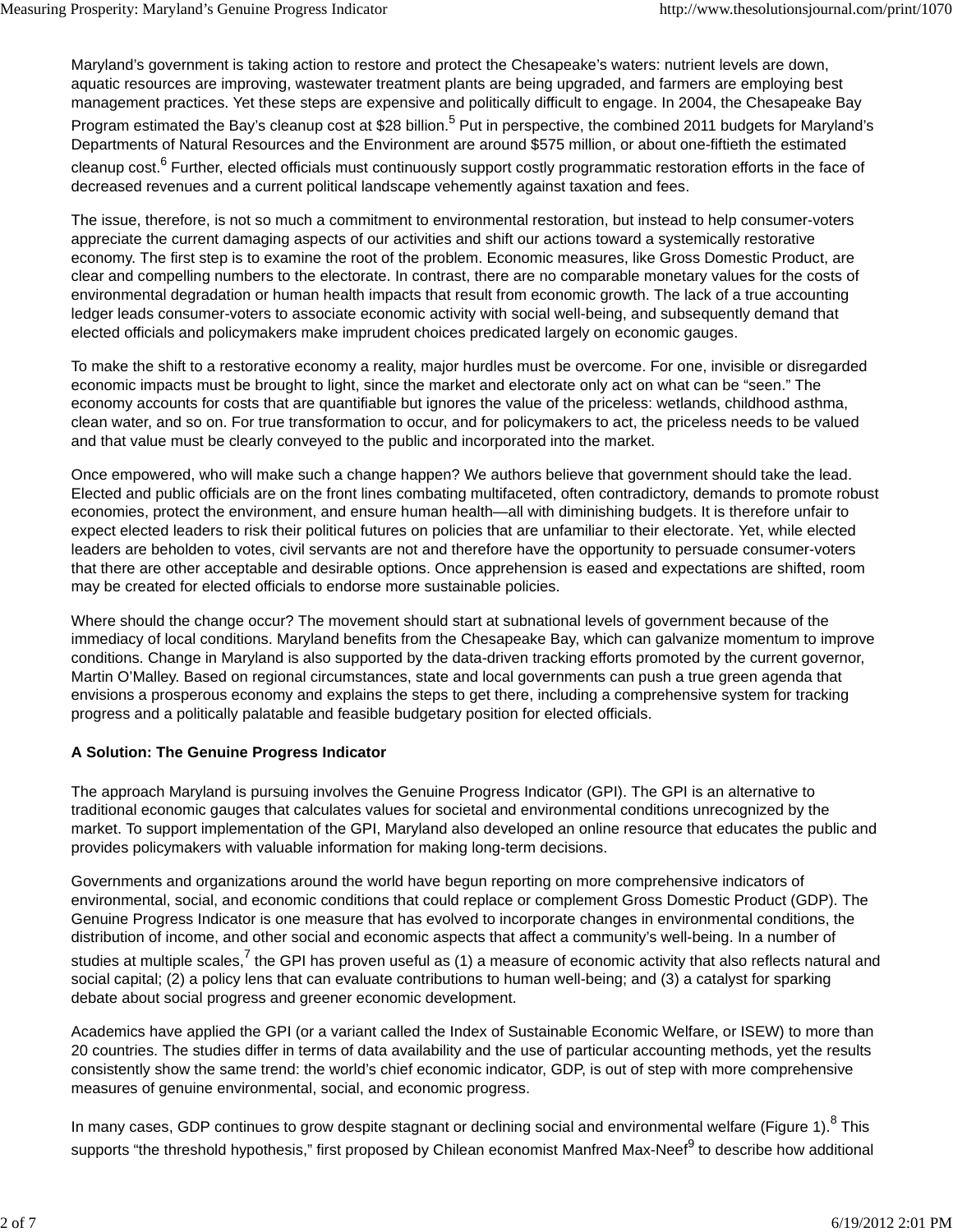economic growth in GDP does not necessarily lead to improved welfare. Instead, Max-Neef proposed that environmental, social, and human costs of economic growth may eventually begin to outweigh the benefits of growth from a welfare perspective. When increasing environmental and social costs outweigh the benefits of additional economic growth, a nation can enter a period of so-called *uneconomic* growth. This would explain why GDP could continue to grow while GPI, which reflects environmental and social costs, remains flat.

The GPI is a composite index that includes multiple indicators. It starts with the part of Gross Domestic Product that directly measures benefits to people—Personal Consumption Expenditures—and corrects this number with additions and subtractions that take social and environmental factors into account (see Figure 2). These additions and subtractions within economic, environmental, and social categories are counted in monetary terms. Thus, economic valuation is required to convert social and environmental costs or benefits into dollar values.

#### **Selecting the GPI for Maryland**

In spring 2009, the Maryland government convened a working group of state agencies to explore alternative tracking measures to the Gross State Product (GSP). Adopting the GPI was not a foregone conclusion. In fact, similar measures, like the New Economics Foundation's Happy Planet Index, were investigated and analyzed. During initial deliberations, guiding principles were established that ultimately led Maryland to adopt and adapt the GPI framework.

First, numbers matter, and monetary numbers matter even more. Government agents cannot spend time explaining an ethereal, academic concept. They need to provide defensible numbers to the public that are relatable and compelling. In deciding which framework to use, Maryland officials considered metrics that include surveys, such as Gross National Happiness. While respected, such measures are expensive to track and difficult to clarify. The tool chosen must also be a gateway to the entire topic of valuation of nonmarket environmental, human, and societal goods and services. Until the true monetary costs from economic pursuits are included in the price of goods and services, environmental restoration and social improvement cannot be fully achieved because government cannot programmatically fix wounds resulting from systemic market actions.

Second, new concepts make politicians and bureaucrats uneasy. Elected officials fear that if they do not understand a topic, neither will the electorate. Bureaucrats fear deviation because of culture, mandates, and/or budget constraints. The metric chosen, therefore, must include familiar terms and issues. Fortunately for Maryland, data on environmental indicators have been kept since the early 1980s, when the Chesapeake Bay Program—a multijurisdictional effort to restore and protect the Bay—was first established, and the state began collecting growth-related data in the 1990s when Governor Parris Glendening initiated Smart Growth policies. This meant much of the information that went into calculating the GPI in Maryland was already available, recognized, and accepted.

Third, the metric must easily convey the core elements of sustainability: environment, economy, and equity. Individuals may know on some level that wealth does not guarantee happiness, but some positive association is assumed, and this perception may as well be reality when it comes to politics, especially in election years. The selected tool must be able to meld these three fundamental tenets into a comprehensive framework to show our true social well-being and to provide guidance toward a better, tenable future.

Lastly, the approach should simultaneously provide insight into past policies and model future outcomes of proposed initiatives. It must also be an interactive outreach tool so that the public can understand trade-offs and how government evaluates the degree to which its policies lead to greater welfare. This point is especially important from government's perspective, as it involves public expenditures. It is one thing to expound on what is needed in a perfect world; it is quite another to actually allocate scarce funds.

In the end, the one tool that satisfies all these needs for Maryland is the GPI, as it easily and credibly showcases how our livelihoods are deeply intertwined, erodes the perceived link between economic growth and social well-being, dispels the myth that environmental or social improvement squelches the economy, and begins to show a clear picture of how we can achieve social improvement. Further, it has been applied to other states in academic studies and provides decision makers a guide to evaluate policy performance for a wide array of indicators.

#### **Calculating the Maryland GPI and Model**

Even though senior government officials accepted the concept of developing a Maryland GPI (MD-GPI), bringing that measurement to fruition was far from inevitable. So the state entered into partnership with the Center for Integrated Environmental Research (CIER) at the University of Maryland, College Park, to assist with staffing, data collection, and data organization. Also, the working group consisted of state agencies that do not normally interact, such as business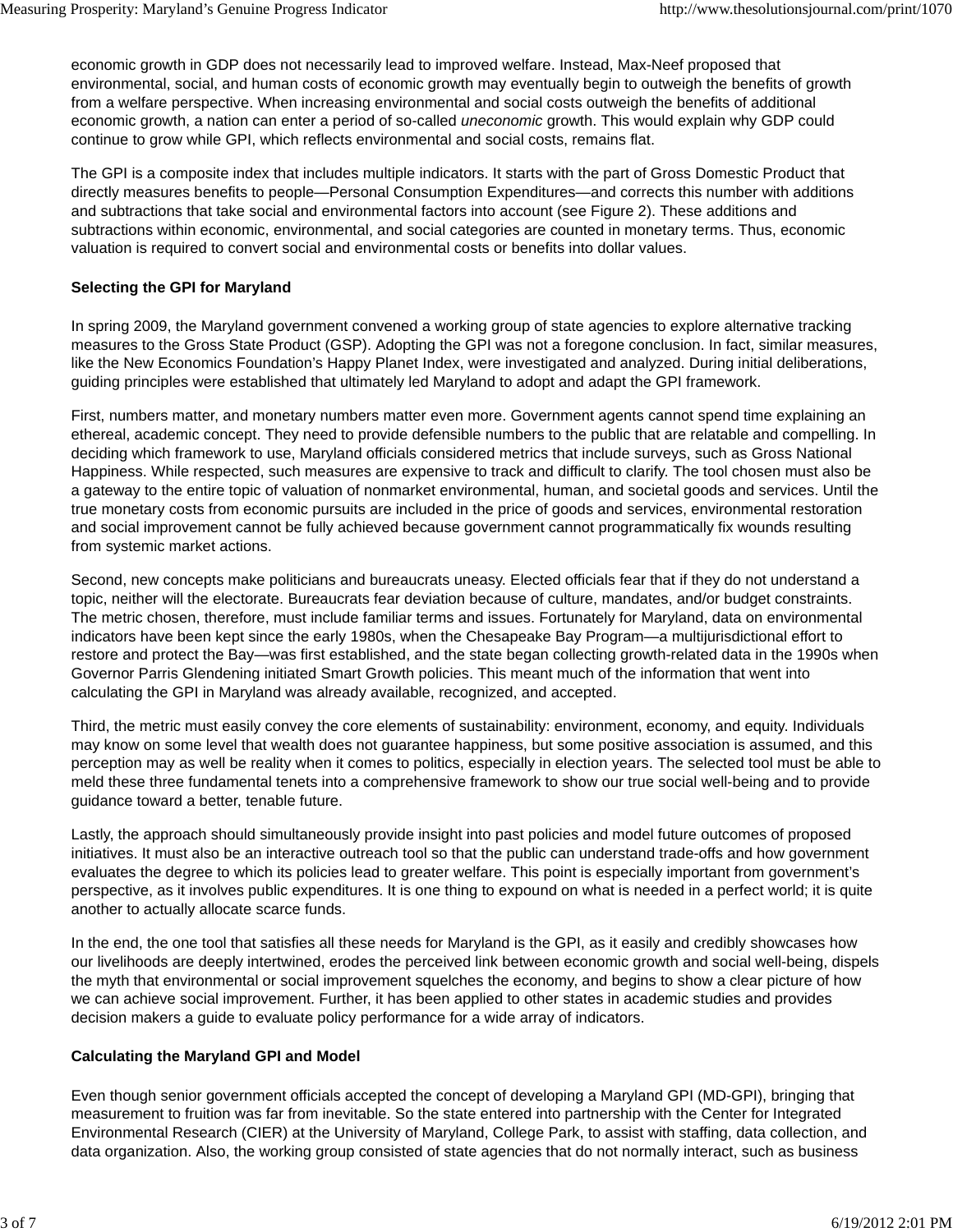and economic development, natural resources, and crime prevention. Most critical, though, was who was in the room. The project required those rare professionals who combine a deep understanding of data with the ability to see the bigger picture, assemble information to provide perspective, and ultimately tell a story.

The MD-GPI follows previous work, specifically the national Genuine Progress Indicator developed by John Talberth, formerly at the organization Redefining Progress. In order to apply the national GPI approach to Maryland, certain adjustments were made. For one, some of the national indicators were not applicable to subnational governments. For example, the Damage of Logging Roads indicator does not apply in Maryland. Also, most national environmental indicators assume losses in forests, wetlands, and farms. In contrast, Maryland has actually increased wetland acreage and is pursuing a formal "no net loss of forests" policy. Accordingly, the state working group altered the indicators to illustrate the cost of net land changes.

Since Maryland was blessed with an abundance of data, methodological questions had to be answered. Decisions became a balancing act between maintaining comparability with other states and using the wealth of specific information at Maryland's fingertips. The working group agreed to adopt the national framework, but include as much state data as possible. As such, creating Maryland's GPI did not require much extrapolation. When there was a lack of available data, it was sometimes necessary to scale down national numbers. Depending on the nature of the data limitation, this was done using land area, overall population, or certain population segments. Other standard techniques such as interpolation or calibration were also used to fill in data gaps.

Detailed descriptions of the methods for each indicator within the MD-GPI are beyond the scope of this article. Interested readers can find further information about methods and data sources at the MD-GPI website (www.green.maryland.gov/mdgpi). It is worth noting that certain methods are still debated within research communities; for example, there is no single agreed-upon way to measure the cost of climate change. However, as the philosopher Carveth Read advocated, the GPI helps us to be vaguely right rather than exactly wrong.

The MD-GPI project also models the future impacts that different policies and investments could be expected to have on the state's economy, environment, and society. An MD-GPI systems dynamics model was developed with CIER. To our knowledge, no other government has attempted to develop a model that allows online users to see the future effects of policy and investment decisions for a set of key indicators. The working group decided to calculate the MD-GPI from 1960 to 2010 and to use the same 50-year time frame to model from 2010 to 2060. Due to time and budgetary constraints, a fully integrated model was not feasible. Instead, CIER constructed a model that incorporated relevant indicators in three areas: green jobs, smart growth, and clean energy. These indicators increase or decrease depending on the level of investment the user identifies. Surprising to many in the working group, the model shows that, were the state to invest in these areas, the GPI could actually surpass the Gross State Product. This seems to suggest—even to consumer-voters—that, by shifting away from conventional development policies and market pursuits and toward more sustainable opportunities, improvements in Maryland's overall quality of life could outpace growth in mere monetary exchange.

# **An Explanation of Select GPI Indicators**

Each of the 26 Maryland GPI indicators relies on a number of complex calculations and assumptions. This section showcases three indicators to illustrate how the numbers are derived. While there are difficulties in methodologies and data availability for each indicator, the approach still provides valid and conservative estimates that will be enhanced as research improves.

To arrive at a single number aggregating all indicators, dollar values are calculated from the growing academic field of economic valuation of natural assets and social activities. The value that individuals place on goods and services that are not traded in markets is estimated using a variety of well-established techniques. Arbitrary assumptions about the relative importance of different indicators are disregarded, as all indicators are given equal weight.

# *Adjusted Personal Consumption Expenditures*

The base indicator within the MD-GPI is Personal Consumption Expenditures, as material affluence is an important contributor to well-being. The data were extracted from national or state accounts. However, both empirical studies<sup>10</sup> and economic theory<sup>11</sup> confirm that increased consumption or income contributes less to satisfaction for the wealthy than for the poor. Moreover, more equal societies tend to be happier than those with large class divisions.<sup>12</sup> Increases in GDP do not necessarily benefit those most in need.

Inequality in the United States has been rising over the past few decades. To take inequality into account, the Gini coefficient—a standard measure of inequality—was drawn from official data sources and converted into an index of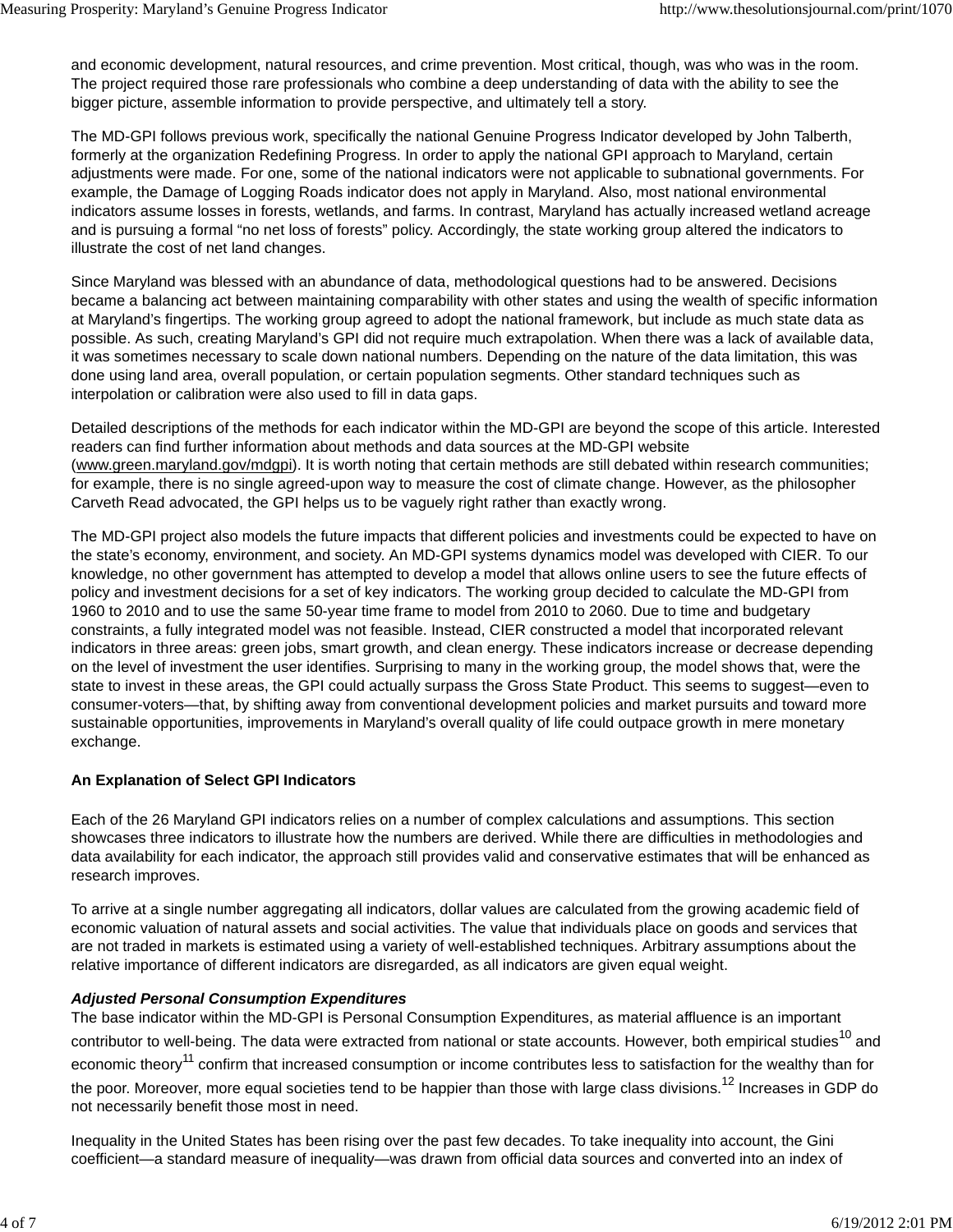inequality, with a value of 1 for the year 1970, the year with the most equality in incomes in the recent history of the United States. Then, the Personal Consumption Expenditures indicator was divided by Income Inequality to become Adjusted Personal Consumption, which is the starting point for the GPI. In 2010, the Personal Consumption Expenditures for Maryland was \$185.1 billion, while Adjusted Personal Consumption was only \$144.7 billion (in year 2000 dollars).

## *Cost of Water Pollution*

Clean bodies of water are of enormous value to people, even when people do not directly pay for the benefits, and several academic studies have generated estimates of the economic value of clean water.<sup>13</sup> To highlight two methodologies, first, it is possible to analyze both the money and time spent on traveling to a clean lake, with longer and more expensive trips taken to higher-quality water. Second, surveys can ask about a hypothetical willingness-to-pay for protecting or improving water quality. People are often willing to pay for such conservation, even if they do not directly

benefit. Based on the results of various studies,<sup>13</sup> the working group arrived at the conservative estimate of \$130 per person per year for maintaining clean rivers and lakes. On the biophysical side, data on the percentage of streams and rivers that are degraded were gathered from official records. The percentage of degraded waters (28.9 percent in 2010) was then multiplied by the value lost due to degradation per person, which could then be multiplied by the population of Maryland. For 2010, that cost to Marylanders was \$196 million (in year 2000 dollars).

## *Value of Volunteer Work*

Volunteers provide valuable services in their communities, from caring for the disadvantaged to preserving cultural and natural heritage to engaging in environmental restoration. Since they are not paid for these services, volunteers do not show up in any system of national or state accounting. Employees working longer hours might contribute to GDP, but they are less likely to volunteer in their communities. The Volunteering in America website of the Corporation for National

& Community Service<sup>14</sup> provides the hours of volunteer work in Maryland per year (based on a supplement to the

Census Bureau Current Population Survey<sup>15</sup>), which in 2010 was 194 million hours. Total volunteer hours were then multiplied by a wage rate of \$17.04 (in year 2000 dollars). The resulting number, \$3.3 billion for 2010, was added to the GPI.

## **Results and Applications**

Figures 3 and 4 show the trends in Maryland's GPI compared to Gross State Product (GSP) as well as the impact of growth on environmental, economic, and social indicators. As the figures illustrate, the gap between the GPI and GSP has been widening since the mid-1980s, as is the case with most GPI analyses for national and subnational studies. This growing divergence between GPI and conventional GSP in Maryland shows a need for increased attention to the social and environmental components of well-being.

Of note, while the state was engaged in the process of calculating its GPI, researchers at the University of Vermont conducted an independent study for Baltimore City, Baltimore County, and the state of Maryland that produced very similar results.<sup>16</sup> A complex and evolving methodology like the GPI will invariably produce some discrepancies between independent applications. The close fit between these two applications, however, provides evidence of the validity of Maryland's GPI results.

In February 2010, the MD-GPI was publicly unveiled and received respectable press coverage. Since then, Governor Martin O'Malley has referenced and demonstrated the MD-GPI during conferences, meetings, and events. Further, the MD-GPI process induced parallel policy efforts in pursuing a more restorative, healthy economy. Examples include the convening of economic, social, and environmental leaders to explore sustainable policies for Maryland's future, and a public-private working group to examine, assess, and provide recommendations for regional ecosystem services, markets, and valuation.

Throughout this process of developing the MD-GPI, some principles emerged as necessary if Maryland is to enjoy fundamental, systemic change:

- Policies must aim to maintain and improve natural-capital stocks rather than systemically depleting them.
- Policies must carefully account for and encourage reduced consumption of nonrenewable resources.
- Policies must achieve more just distribution of resources, as growing income inequality will be explicitly measured as a cost to society.
- Government must assure the public that changing the market is not a sacrifice but rather a way of providing benefits in areas not accounted for in our current economic measures of progress.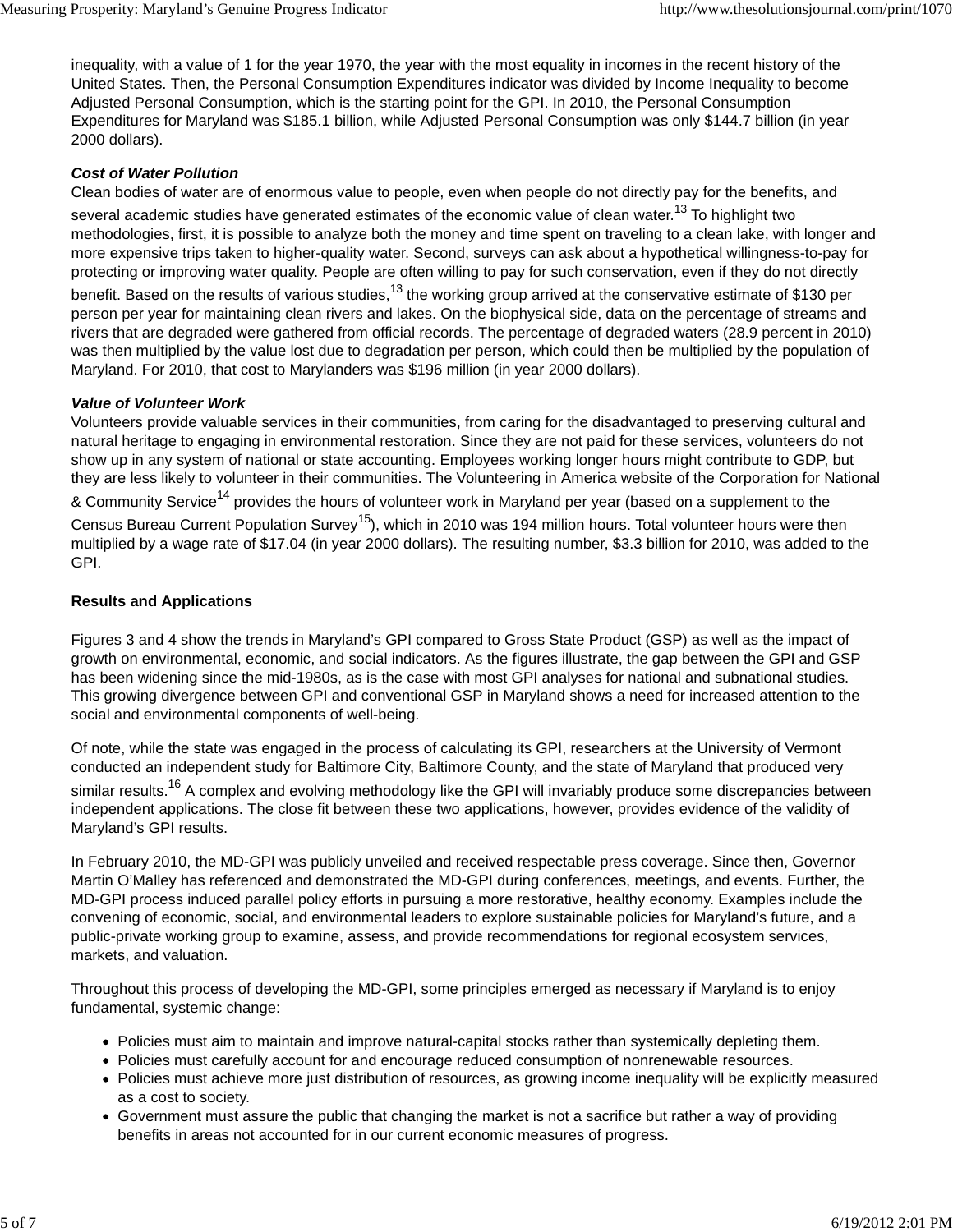Related to the last point, the first and foremost use of the MD-GPI is to educate, conveying that (1) conventional economic gauges misrepresent broader environmental and social welfare; and (2) we thus need a more holistic barometer of prosperity than the Gross State Product. Income inequality, volunteerism, and community involvement, for example, are major contributors to our sense of place, and with models like the MD-GPI we now possess a lens through which to better view our economic pursuits. The MD-GPI process and end result are raising awareness that growth does not automatically guarantee long-term economic improvement, that there are economic and budgetary consequences to growth, and that growth is certainly not equal to social well-being or to sustainable prosperity.

The Genuine Progress Indicator can also be a useful benefit-cost analysis construct for planning and zoning decisions made by local governments (counties and municipalities alike). All planning and land-use decisions occur at the local level, but their impacts are felt regionally. The GPI allows local governments to quantify the true costs of planning decisions and provides a more politically defensible number with which to counter naysayers. In Maryland, state staff is assisting at least one county in designing and calculating its own GPI in conjunction with the development of its comprehensive plan.

Traditional ledgers simply look at expenditures and potential economic growth, and rarely, if ever, include nonmarket costs such as environmental degradation. Or, cynically, budgets might even tally post-development restoration activities as economic stimulus in themselves. Instead, environmental damage and societal impacts—both positive and negative—must be included on the balance sheet. For example, if we invest in promoting private ventures in environmental restoration, we will enjoy job creation, economic recovery, and a reduction in government expenditures.

In an effort to address this need, the Maryland Department of Natural Resources (DNR) is exploring the use of the MD-GPI framework to assess and rank proposed funding projects. The DNR aspires to recognize, quantify, and track the added benefits and values of restoration and enhancement projects. In the long term, this approach could assist in future budget development and additional project funding by quantifying the agency's total activities and impacts. Budgets are indeed moral documents, and government should treat them as such.

The DNR is also implementing a parallel framework in how the state purchases lands. In the past, the DNR, as the manager of state lands, purchased property using largely environmental criteria. Recently, the agency developed additional criteria to more fully incorporate the needs of people and society, including identifying other important land-conservation opportunities: resource-based industries, ecosystem markets, local-economy goods and services, recreation, equity of access, and human health. These principles mirror the indicators and general objectives of the MD-GPI and can now be more easily tracked when combined with agency budgets and expenditures.

In conclusion, we recommend that the federal government support and ensure that consistent frameworks and data are readily accessible so that other subnational jurisdictions can develop their own Genuine Progress Indicator. In addition to the obvious value of such a resource, a current impediment for government adoption of the GPI is the inability to assess regional conditions on a level playing field because so few governments have actually calculated their GPI. Elected officials and policymakers are always reluctant to be the first in their region to adopt any metric that suggests that their jurisdiction is worse off or at a competitive disadvantage to their neighbors. This is even more the case since the GPI demonstrates the need for a more balanced approach to well-being, including a possible decrease in economic activity. If there were a federally supported collection point for GPI standards and data, which could then be used to equitably compare subnational jurisdictions, the narrow focus on economic growth could be lessened and even supplanted by a vision that appreciates and emphasizes aggregate prosperity.

# **Author Note**

The Maryland Genuine Progress Indicator can be found online at www.green.maryland.gov/mdgpi.

# **References**

- 1. Brush, GS in *Global Environmental Change: Geographical Perspectives* (Roberts, N, ed), Human impact on estuarine ecosystems: An historical perspective (Blackwell, New York, 1994).
- 2. Morgan, C & Owens, N. Benefits of water quality policies: the Chesapeake Bay. *Ecological Economics* 39, 271–284 (2001).
- 3. Chesapeake Bay Foundation. 2010 State of the Bay [online] (2010). www.cbf.org/document.doc?id=596.
- 4. Chesapeake Bay Report Card 2010 [online] (2010). http://ian.umces.edu/pdfs/ian\_report\_card\_311.pdf.
- 5. Chesapeake Bay Program's Blue Ribbon Finance Panel [online] (2004). www.chesapeakebay.net/fundingandfinancing.aspx?menuitem=14907.
- 6. Maryland Department of Budget and Management FY2011 Budget [online] (2011). http://dbm.maryland.gov